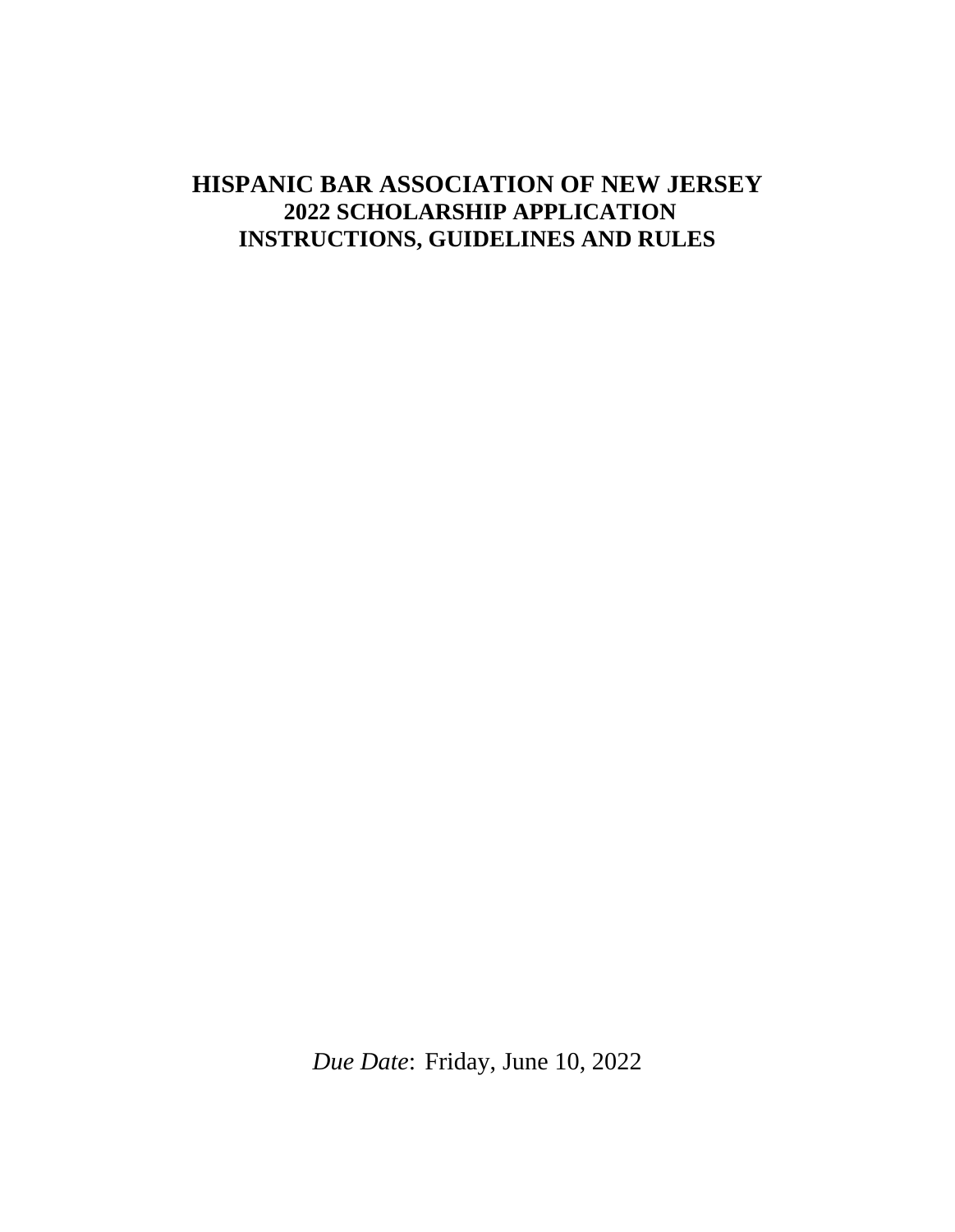## **HISPANIC BAR ASSOCIATION OF NEW JERSEY SCHOLARSHIP APPLICATION**

April 28, 2022

Dear Applicant:

Thank you for your interest in a scholarship from the Hispanic Bar Association of New Jersey ("HBA-NJ"). The HBA-NJ is committed to the advancement and progress of Hispanic Americans in the legal profession.

It is important that, before you complete and submit this application, you read the Scholarship Guidelines and Rules annexed to this application and incorporated herein by reference. All scholarships shall be subject to the scholarship guidelines. **This application and all supporting documentation must be received no later than 11:59pm on June 10, 2022.** The application will not be considered complete until all application materials are received. All applications should be electronically mailed as a single PDF document to the Scholarship Committee Chair Robert Lamilla at [rglamilla@gmail.com.](mailto:rglamilla@gmail.com) Applicants may be required to attend a telephonic or virtual interview with members of the HBA-NJ Scholarship Committee.

Scholarship recipients will be notified of the Scholarship Committee's selection on or around June 30, 2022. The HBA-NJ will award the scholarships\* at its Annual Scholarship Gala, which is scheduled to be held in person at The Venetian in Garfield, NJ on July 8, 2022. Additional details about the Gala will be provided at a later date. Should you be selected to receive a scholarship, you will receive one (1) complimentary ticket for your admission to the Scholarship Gala.

Thank you for your application. Please type all answers to the questions and answer each question completely and truthfully. The HBA-NJ wishes you success in your legal career.

Sincerely,

/s/Robert Lamilla Robert Lamilla 2022 Scholarship Committee Chair

\*Please note that the actual scholarship funds may take several months before they are delivered to the recipient.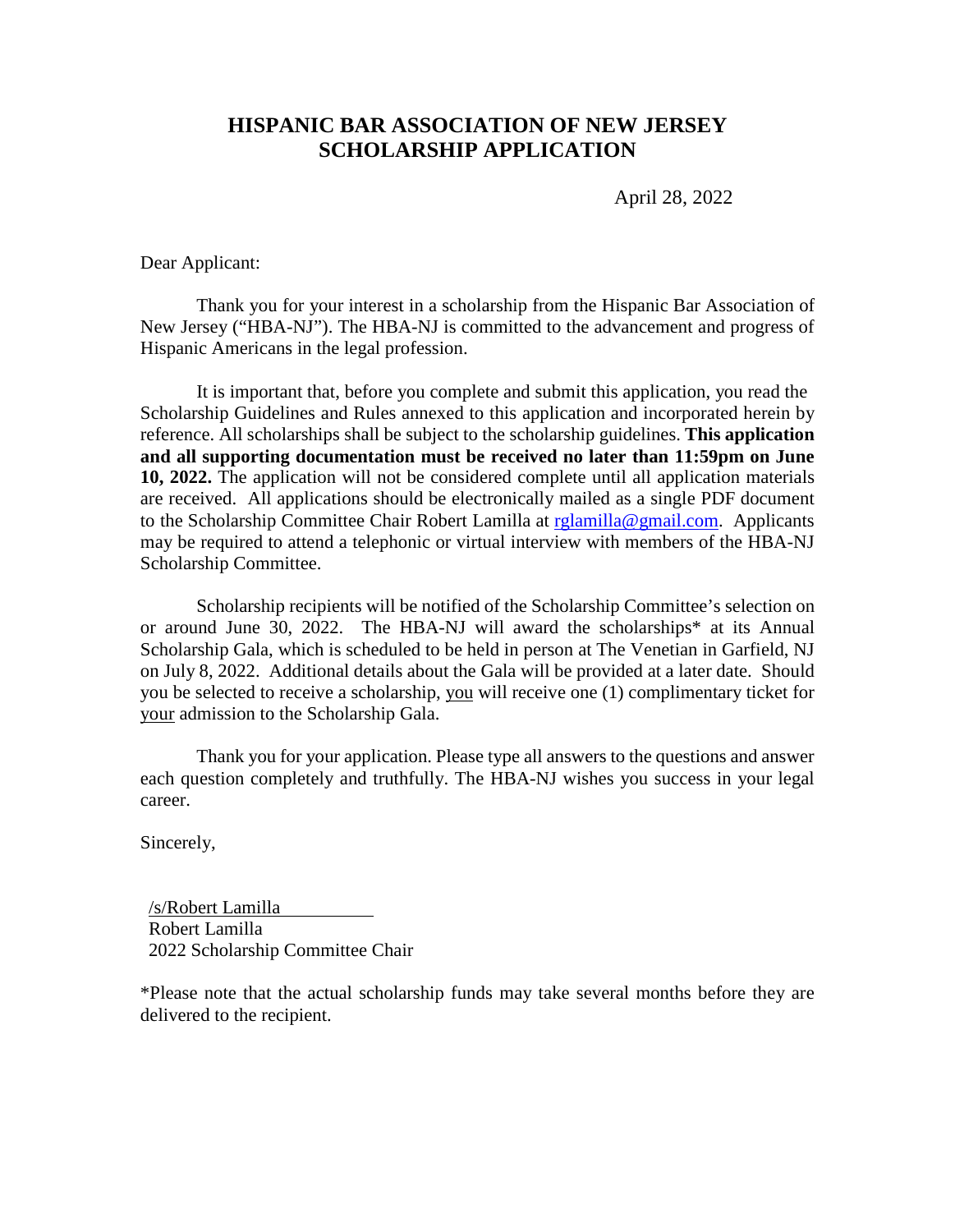#### **SCHOLARSHIP GUIDELINES AND RULES**

#### 1. **Eligibility**

The law students who will be eligible to receive a scholarship from the HBA-NJ are those Hispanic Americans (at least one parent must be of Hispanic descent) who are or have been residents of the State of New Jersey and who are or were *enrolled and attending* an American Bar Association approved law school in the United States during the 2022 Spring Semester.

#### 2. **Selection**

The selection of the scholarship recipients will be conducted by a Scholarship Committee which will consist of officers, trustees and/or members of the HBA-NJ.

#### 3. **Selection Criteria**

The following are the criteria considered for the award of a scholarship by the HBA-NJ:

- A. All grants/scholarships will be limited to students who are attending ABA approved schools, which qualify as "educational institutions" as defined in the Internal Revenue Code of 1986, as amended.
- B. The applicant must provide the HBA-NJ with a law school transcript. Law school grades are one selection criteria for the scholarship.
- C. The applicant must be a student in good standing at their law school.
- D. The applicant must have been enrolled and attended law school classes during the 2022 Spring semester.
- E. The applicant must be or have been a resident of the State of New Jersey.
- F. The applicant must demonstrate financial need. "Financial Need" is determined by examining and reviewing financial data and family background sufficient to show that the applicant is financially underprivileged and in need of financial assistance to pay for his/her law school education.
- G. The applicant must demonstrate their participation and involvement with the HBA-NJ and/or their participation and involvement with organizations at their law school or community.
- H. Applicants who have been previously selected for a scholarship may apply for this scholarship. However, the Scholarship Committee may consider past receipt of a scholarship as a criterion for awarding this year's scholarship.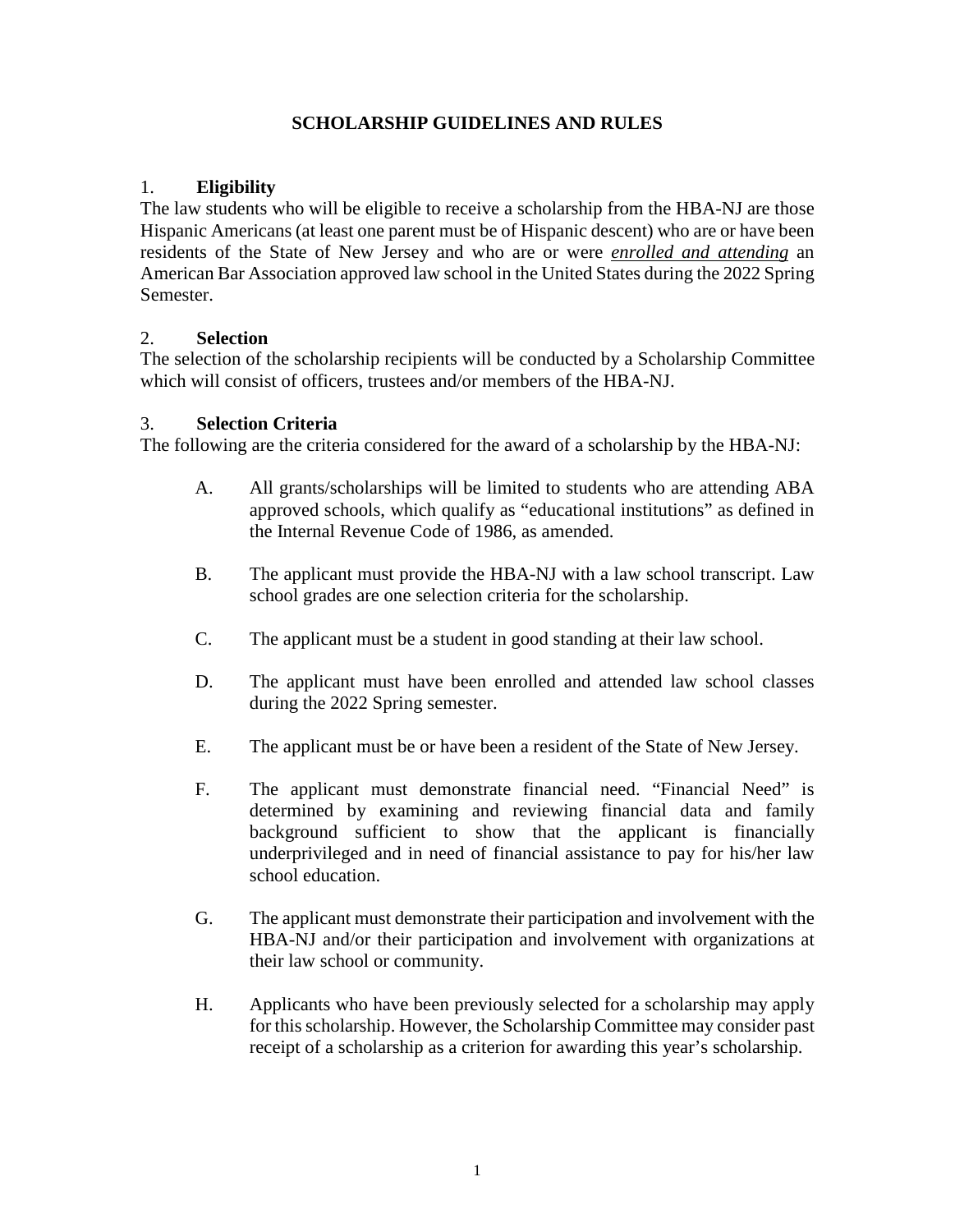- I. Applicants may be required to attend an interview (telephonic or virtual) with member(s) of the Scholarship Committee. The applicant's interview is a selection criterion for the scholarship.
- J. Applicants may list up to two (2) references that the Scholarship Committee may, in its discretion, contact for information regarding these selection criteria.

### 4. **Application Deadline**

Scholarship applications and all supporting documentation required by these guidelines must be received by 11:59pm on June 10, 2022. All applications should be electronically delivered, in a PDF format, to the Scholarship Committee Chair Robert Lamilla at [rglamilla@gmail.com.](mailto:rglamilla@gmail.com) The Scholarship application must also include a law school transcript and high-resolution photograph, which must be attached as separate attachments to the email.

Failure to provide required information or documents will render your application incomplete and you will not be considered eligible for a scholarship until such time that the application is complete. Should there be a reason why any required information or documents are missing, make sure to fully explain the reasons within your application.

The HBA-NJ will award scholarships at the Scholarship Gala on July 8, 2022. Receipt of actual scholarship funds may take several months after the award ceremony. The selected applicants will be notified of their selection on or around June 30, 2022.

It is a condition of the scholarship award that scholarship recipients attend the Scholarship Gala. Waivers of this requirement must be approved by the Scholarship Committee and will be sparingly granted.

#### 5. **Nature of Scholarships**

The HBA-NJ will only provide grants or scholarships, not loans.

## 6. **Certification Regarding Use**

In order to ensure that all scholarship funds are used for the stated purposes, the HBA-NJ will require a certification from the recipient stating that the monies will exclusively be used for educational purposes such as: payment of tuition and/or fees, purchase of books and school supplies, and bar exam preparation fees. The HBA-NJ may require that the student provide the HBA-NJ with adequate proof (in the form of canceled checks, receipts, etc.) that the funds were indeed used for educational purposes.

#### 7. **Misuse of Funds**

If misuse of scholarship funds is discovered, i.e., the money was not used for educational purposes as delineated above, the HBA-NJ may request the student repay the monies immediately or under a restitution agreement. If the student fails to immediately repay the monies or defaults under the restitution agreement, the HBA-NJ may pursue its contractual and other legal remedies against the student.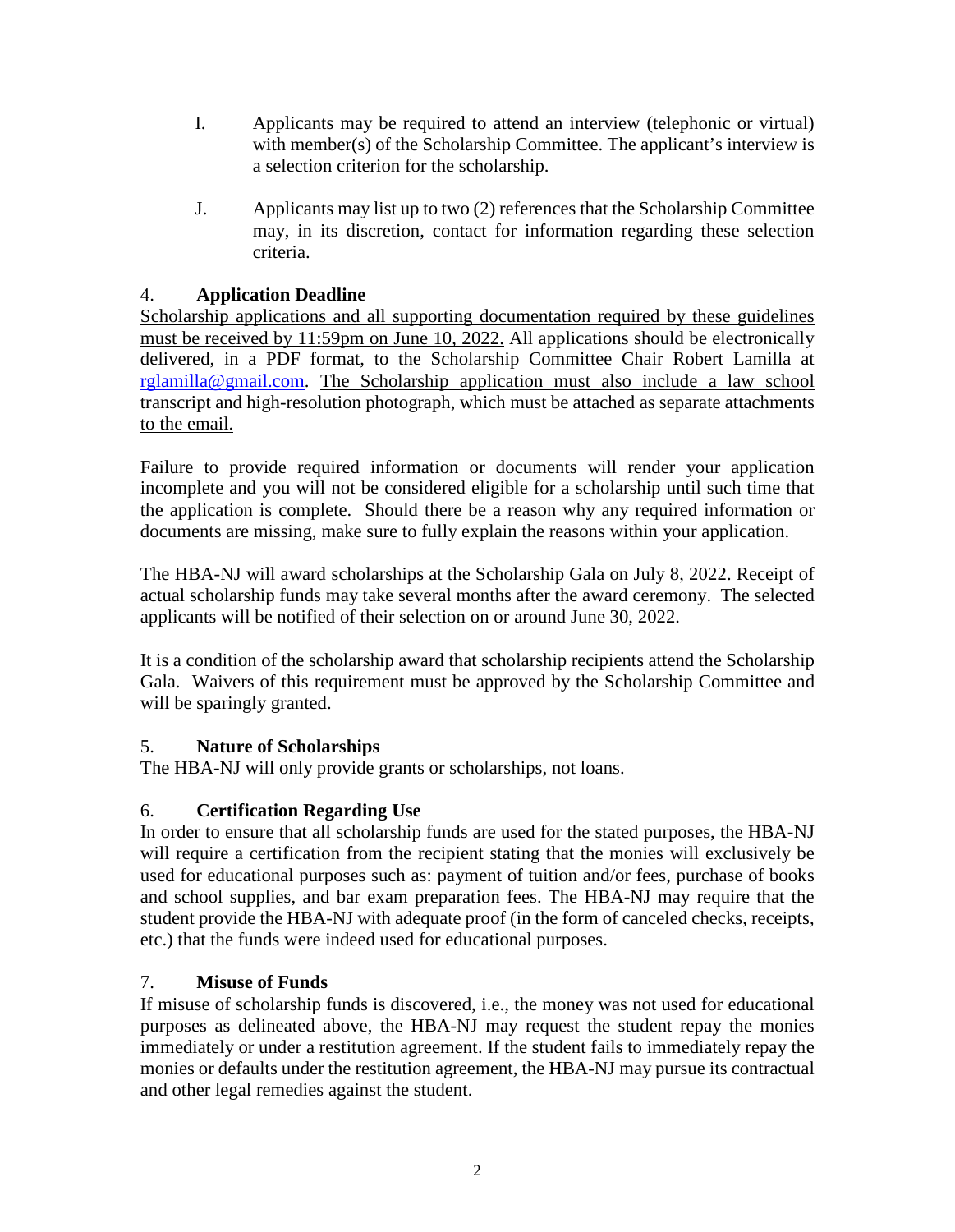#### 8. **Disbursement of Scholarship**

The scholarship will be granted directly to the student, unless the student requests that payment be made to his/her law school directly. This request must be made in writing, along with complete information on where the check is to be sent and to whom it is to be made payable.

#### 9. **Promotional Materials**

The student receiving a scholarship from the HBA-NJ agrees that by receiving scholarship monies, any photographs taken of him/her at the Scholarship Gala might be used by the HBA-NJ on its website, newsletter or any other promotional materials for the purpose of showing the general public and sponsors that a scholarship was awarded to such student. The HBA-NJ may also use the award recipients' biography and high-resolution photograph in the commemorative journal and/or on its website, newsletter, or any other promotional materials.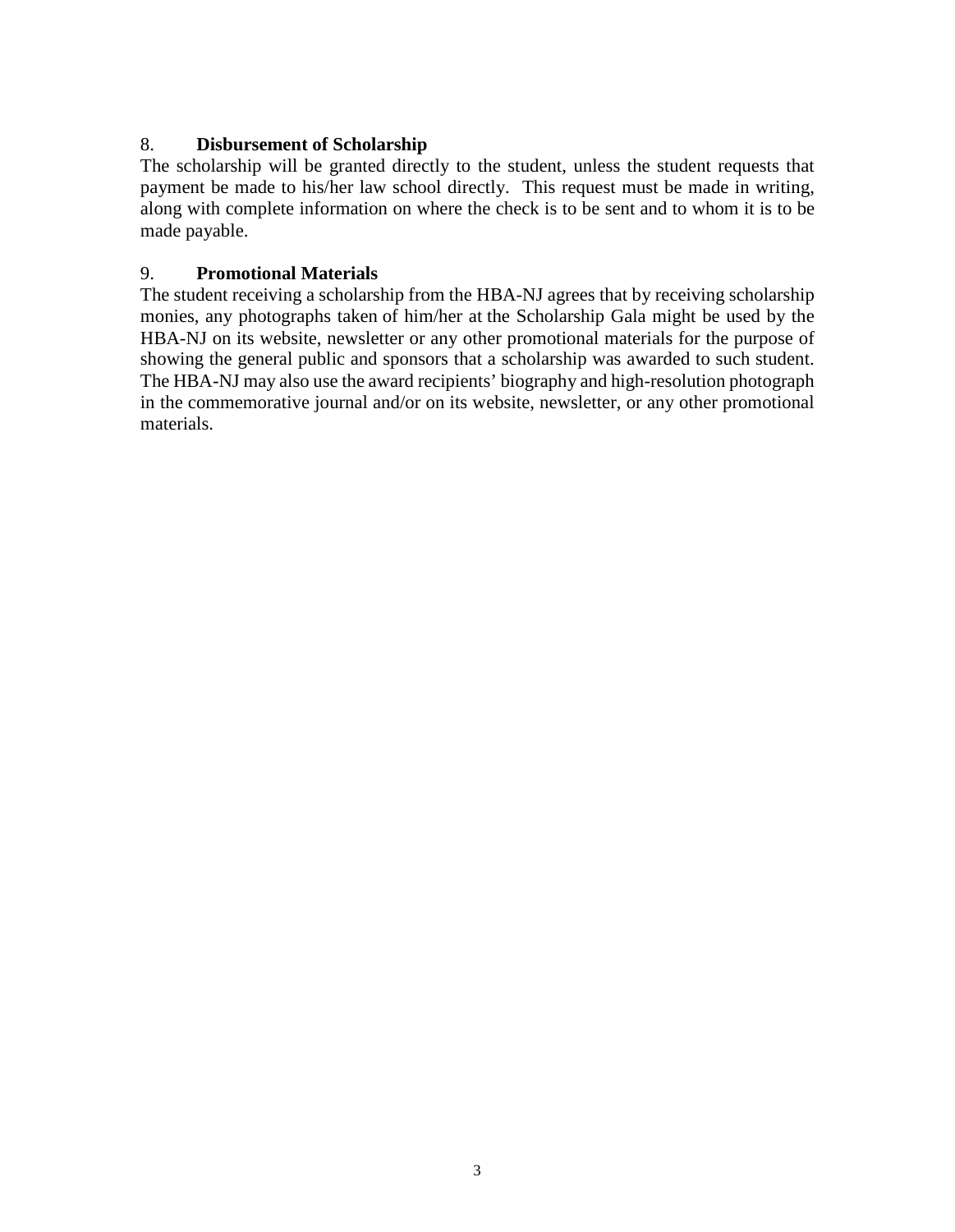## **HISPANIC BAR ASSOCIATION OF NEW JERSEY, INC.**

### **SCHOLARSHIP APPLICATION**

## **Section I. Personal Information**

| Name:                                                             |  |  |  |                                                       |  |  |
|-------------------------------------------------------------------|--|--|--|-------------------------------------------------------|--|--|
|                                                                   |  |  |  |                                                       |  |  |
| <b>Mailing Address:</b>                                           |  |  |  |                                                       |  |  |
| <b>Permanent Address:</b>                                         |  |  |  |                                                       |  |  |
| Telephone(home/cell):                                             |  |  |  |                                                       |  |  |
| Email:                                                            |  |  |  |                                                       |  |  |
| Date of Birth:                                                    |  |  |  |                                                       |  |  |
| Place of Birth:                                                   |  |  |  |                                                       |  |  |
| Father's Place of Birth:                                          |  |  |  |                                                       |  |  |
| Mother's Place of Birth                                           |  |  |  |                                                       |  |  |
|                                                                   |  |  |  | What is your connection with the State of New Jersey? |  |  |
|                                                                   |  |  |  |                                                       |  |  |
|                                                                   |  |  |  |                                                       |  |  |
| Have you resided in New Jersey, and if so, when and for how long? |  |  |  |                                                       |  |  |
|                                                                   |  |  |  |                                                       |  |  |
|                                                                   |  |  |  |                                                       |  |  |
| <b>Marital Status:</b>                                            |  |  |  | Number of Dependents (if applicable):                 |  |  |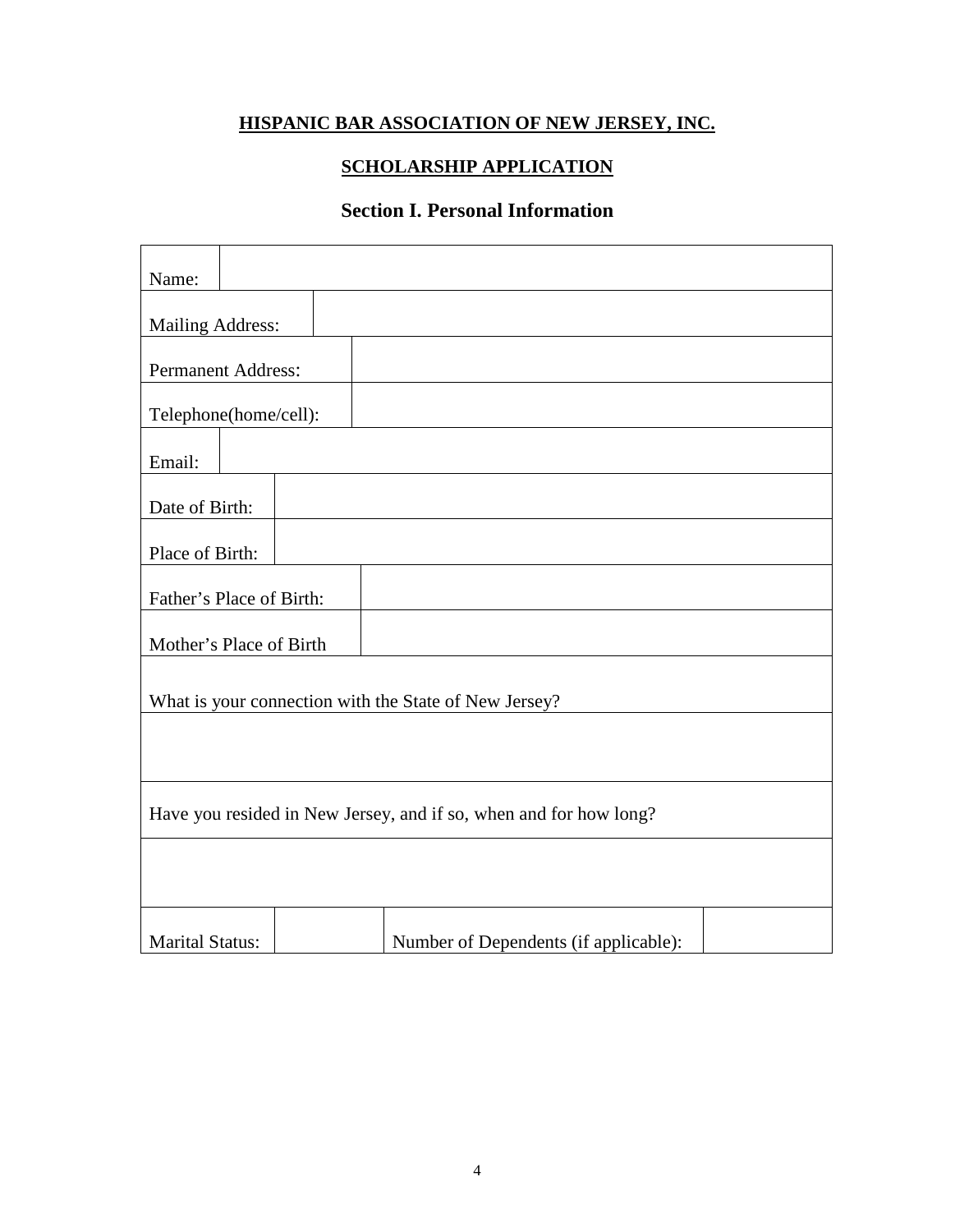| Name of Law School:                                                                                                                                                                                                                     |                                                        |        |                                    |  |  |  |  |                   |
|-----------------------------------------------------------------------------------------------------------------------------------------------------------------------------------------------------------------------------------------|--------------------------------------------------------|--------|------------------------------------|--|--|--|--|-------------------|
| <b>Current Year in Law School:</b>                                                                                                                                                                                                      |                                                        | Rising |                                    |  |  |  |  |                   |
| Undergraduate School:                                                                                                                                                                                                                   |                                                        |        |                                    |  |  |  |  |                   |
| <b>Undergraduate Degree:</b>                                                                                                                                                                                                            |                                                        |        |                                    |  |  |  |  |                   |
| Please check the type of law school program you are currently enrolled in:                                                                                                                                                              |                                                        |        |                                    |  |  |  |  |                   |
|                                                                                                                                                                                                                                         | Day/Full Time                                          |        |                                    |  |  |  |  | Evening/Part-Time |
| Credits Completed:                                                                                                                                                                                                                      |                                                        |        | <b>Credits Needed to Graduate:</b> |  |  |  |  |                   |
| Anticipated Date of Graduation:                                                                                                                                                                                                         |                                                        |        |                                    |  |  |  |  |                   |
|                                                                                                                                                                                                                                         | <b>Current Grade Point Average:</b>                    |        |                                    |  |  |  |  |                   |
|                                                                                                                                                                                                                                         | Are you a student in good standing at your law school? |        |                                    |  |  |  |  |                   |
| Are you related by blood, marriage or any other family relationship to any trustee,<br>officer, director or employee of the HBA-NJ or to any member of the Scholarship<br>Committee? If so, please list the member's name and relation: |                                                        |        |                                    |  |  |  |  |                   |
|                                                                                                                                                                                                                                         |                                                        |        |                                    |  |  |  |  |                   |
|                                                                                                                                                                                                                                         |                                                        |        |                                    |  |  |  |  |                   |
|                                                                                                                                                                                                                                         |                                                        |        |                                    |  |  |  |  |                   |
|                                                                                                                                                                                                                                         |                                                        |        |                                    |  |  |  |  |                   |
|                                                                                                                                                                                                                                         |                                                        |        |                                    |  |  |  |  |                   |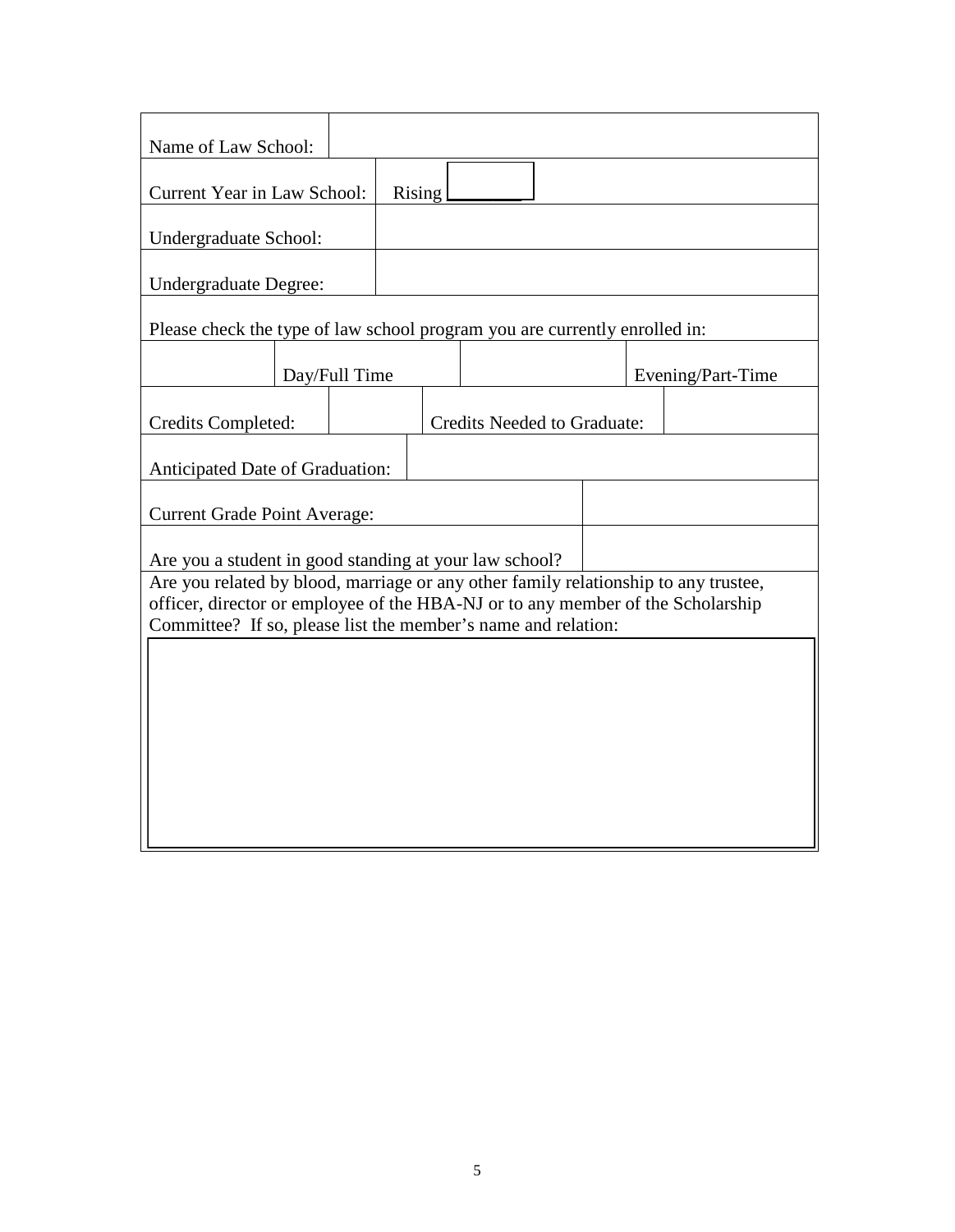Do you have any other relationship with any trustee, officer, director or employee of the HBA-NJ or to any member of the Scholarship Committee, which may present an actual or potential conflict of interest? If so, please explain:

Have you previously received a scholarship(s) from the HBA-NJ? If so, please identify the year and amount in which the scholarship(s) was received: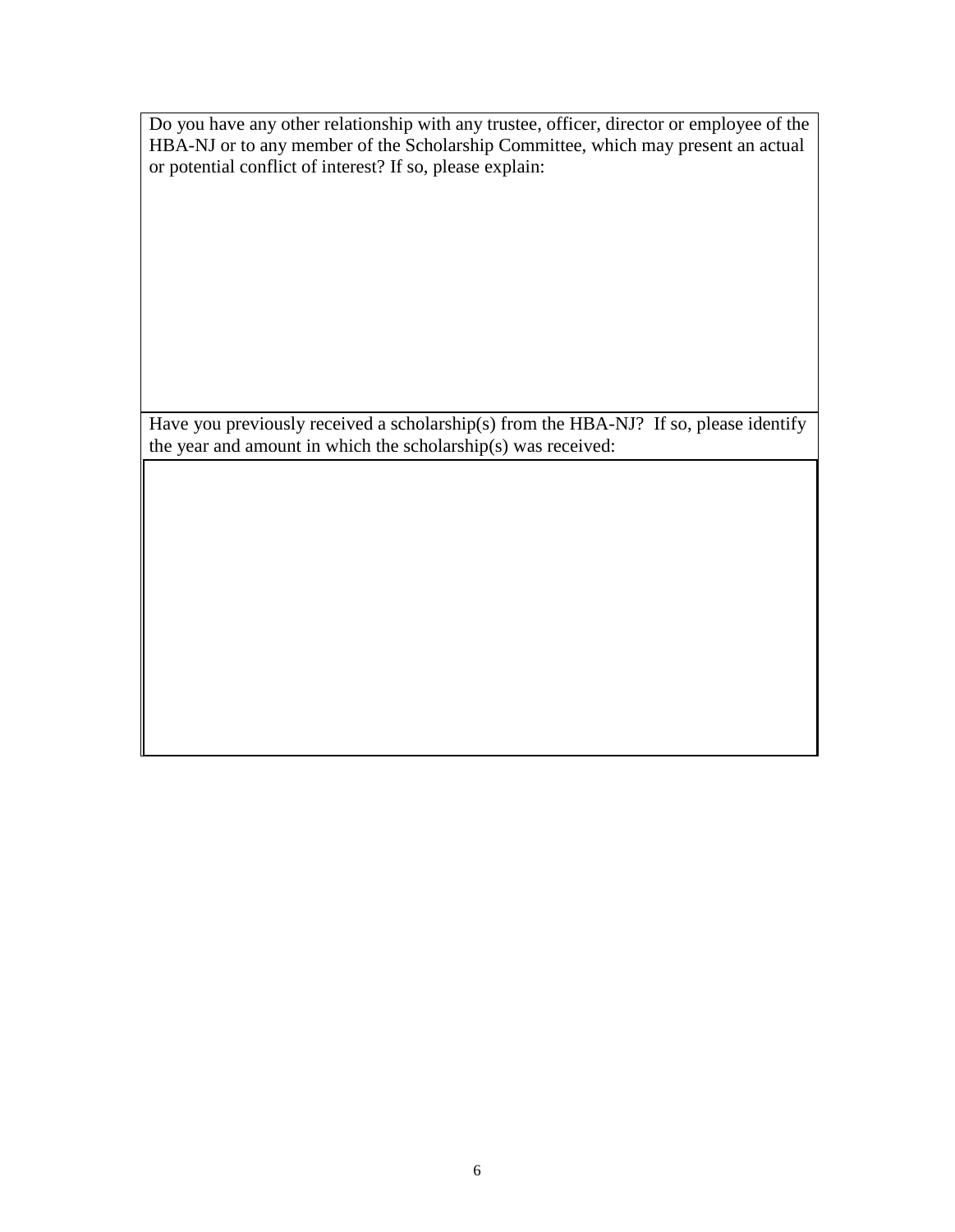# **Section II. Financial Information (Income, Assets and Resources)**

### **FINANCIAL AID FOR PRESENT ACADEMIC YEAR:**

| Total scholarships and grants | \$           |  |
|-------------------------------|--------------|--|
| Loans:                        | \$           |  |
| Special Grants (e.g. CLEO)    | \$           |  |
| Work Study                    | \$           |  |
| <b>Tuition Waiver</b>         | \$           |  |
|                               | Subtotal: \$ |  |

## **INCOME:**

| Self (per year, net after taxes and deductions):                                | \$ |
|---------------------------------------------------------------------------------|----|
| Spouse (per year, net after taxes and deductions):                              | \$ |
| Government Benefits (per year):                                                 | \$ |
| Family Contribution (per year, e.g. parents):                                   | \$ |
| <b>Average Checking Account Balance:</b>                                        | \$ |
| <b>Total Savings</b>                                                            | \$ |
| Total Investments (e.g. stocks, mutual funds, bonds, money market<br>accounts): | \$ |
| Subtotal:                                                                       |    |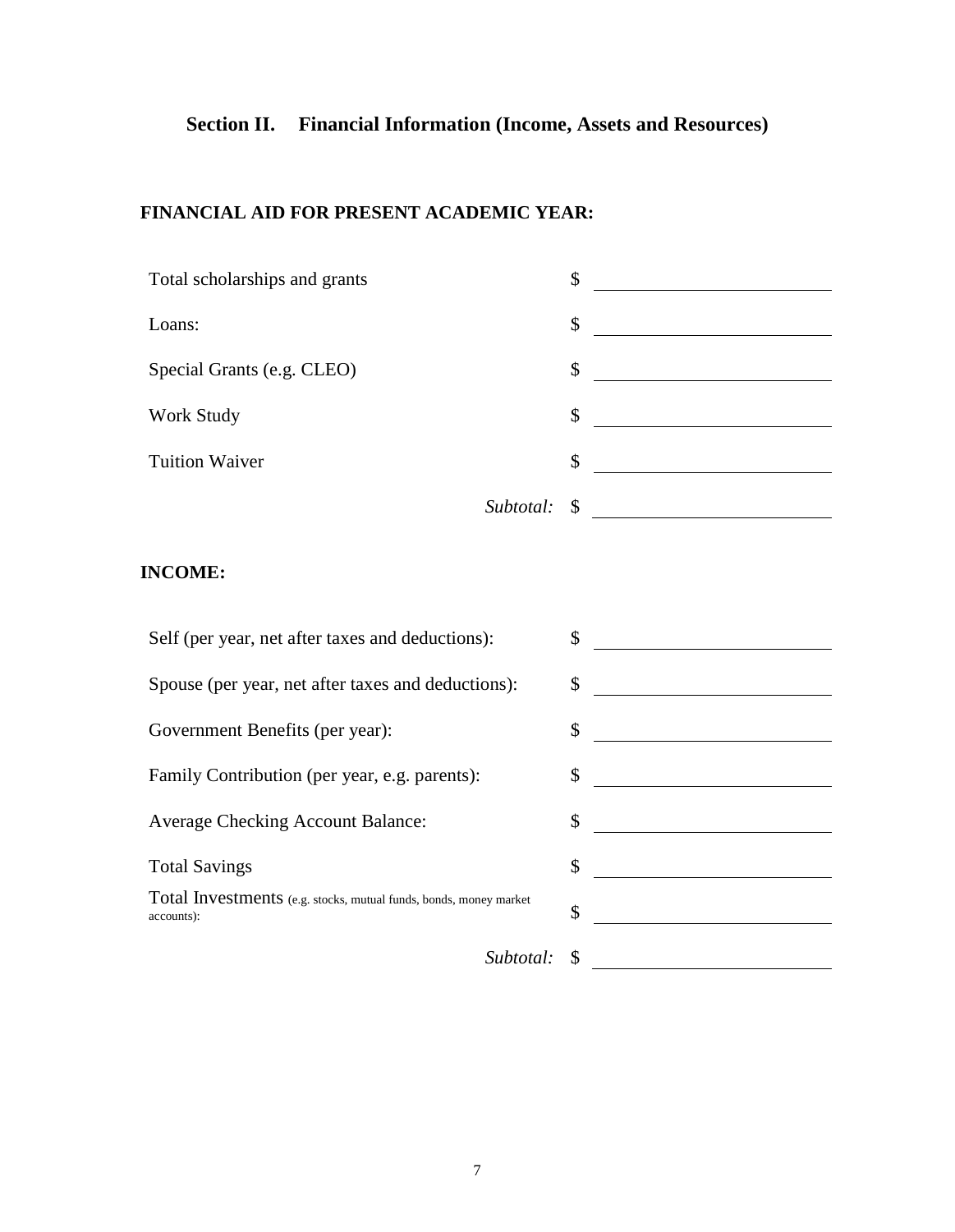## **PROPERTY:**

| Real Estate (approximate value, net of mortgages and<br>liens): | \$ |  |
|-----------------------------------------------------------------|----|--|
| Automobile value (net of liens):                                | \$ |  |
| Other Assets:                                                   | S  |  |
| Subtotal: \$                                                    |    |  |

## **EXPENSES (FOR 2 ACADEMIC SEMESTERS):**

| Tuition and Fees:                                                      | \$                                                    |
|------------------------------------------------------------------------|-------------------------------------------------------|
| <b>Books and Supplies</b>                                              | \$<br><u> 1980 - Johann Barbara, martin a</u>         |
| Rent or Mortgage:                                                      | \$                                                    |
| Utilities:                                                             | \$                                                    |
| Groceries:                                                             | \$                                                    |
| Transportation or Car Expenses (auto insurance, gas, car<br>payments): | \$                                                    |
| Clothing:                                                              | \$<br><u> 1989 - Johann Barbara, martxa al</u>        |
| Medical:                                                               | \$                                                    |
| Child or Dependent Care (Child support)                                | \$                                                    |
| Contribution to Family:                                                | \$<br><u> 1989 - John Stein, mars and de Brande</u>   |
| Credit Card Payments:                                                  | \$<br><u> 1989 - Andrea Station Barbara (h. 1989)</u> |
| Other Expenses and Payments (describe):                                |                                                       |
|                                                                        | \$                                                    |
|                                                                        |                                                       |
| Subtotal                                                               | \$                                                    |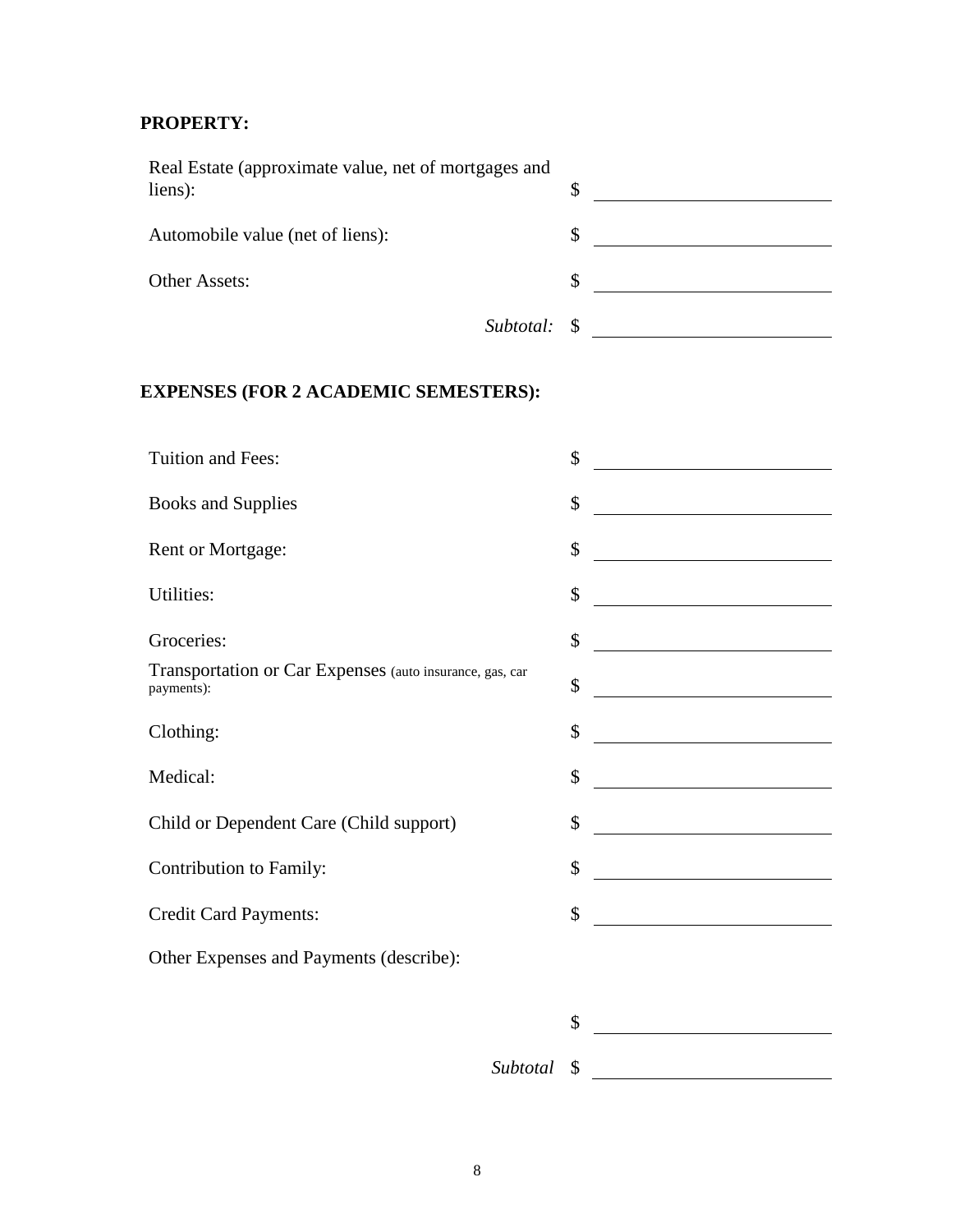What are your total credit card liabilities?

What is your total student loan balance?

What is your total mortgage balance?

Total debts and liabilities, other than credit card, student loans and/or mortgage: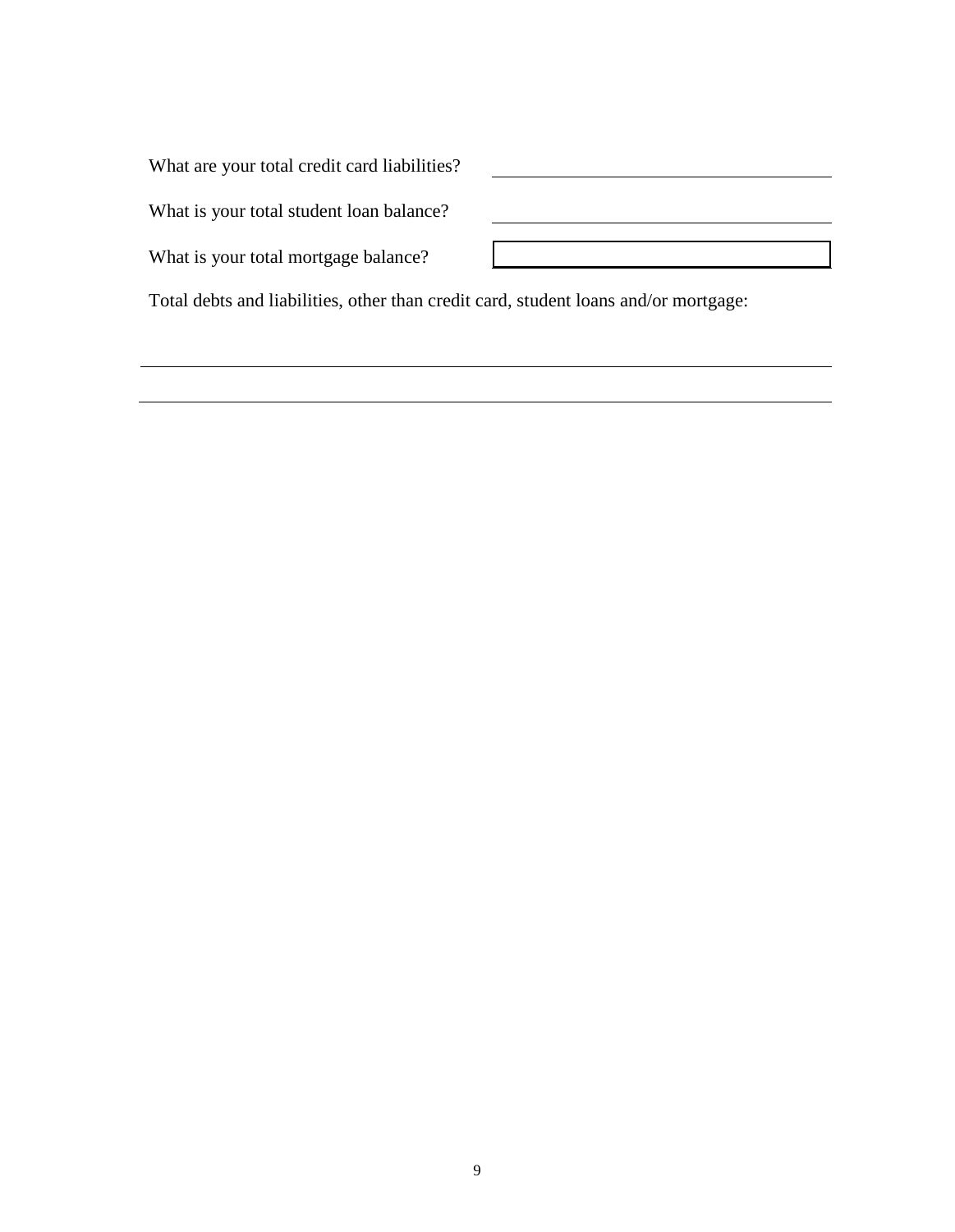#### **Section III. Community Commitment**

The HBA-NJ awards scholarships to students with financial need who demonstrate a commitment to the advancement of the Hispanic community at large and the Hispanic Bar. Please describe, in detail, your recent community, law school, and/or HBA-NJ activities and how, as a future lawyer, you intend to contribute to the advancement of the community and the bar. [500 words maximum]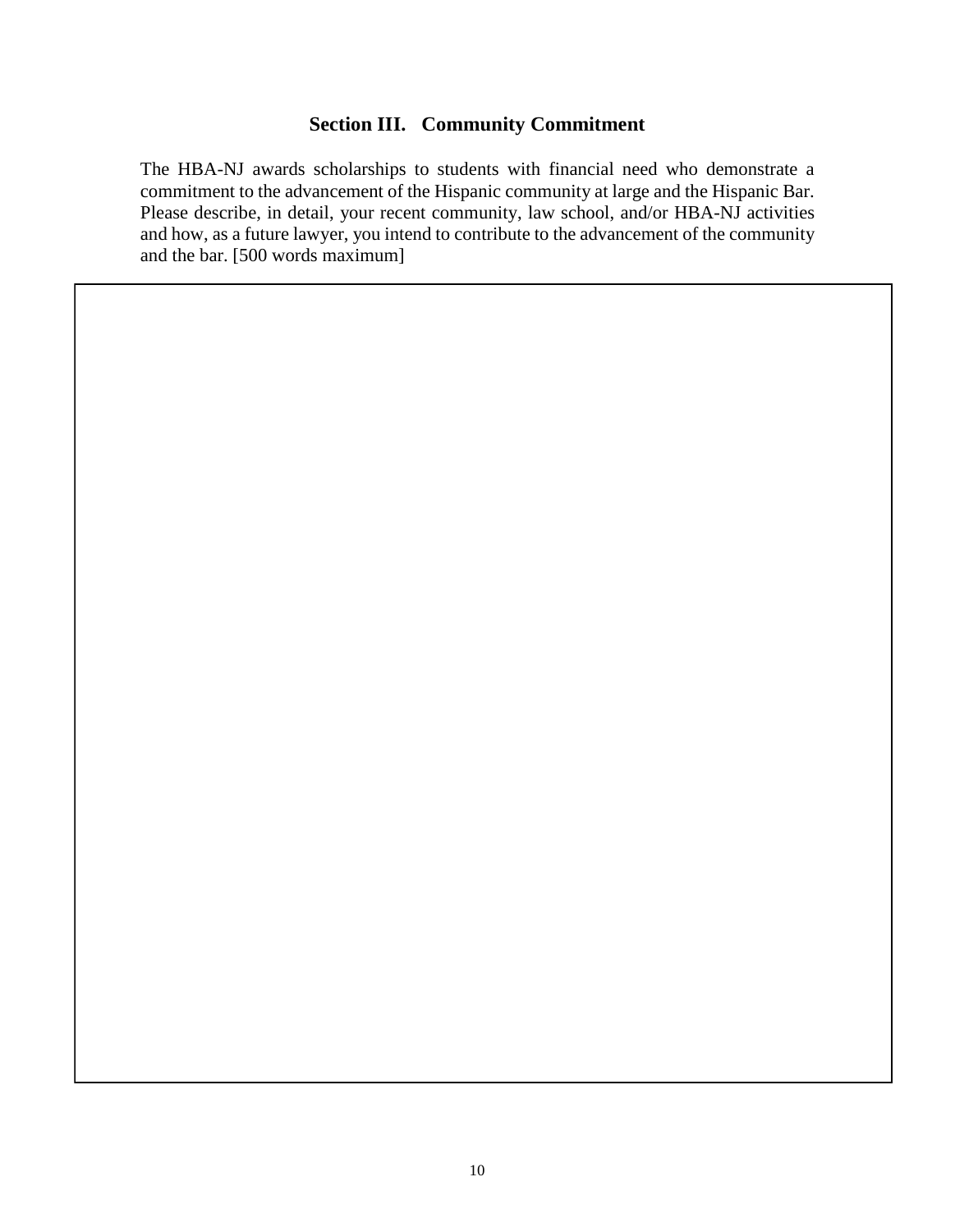## **Section IV. Additional Factors**

Please describe any additional circumstances you feel are necessary in determining your eligibility. [500 word maximum]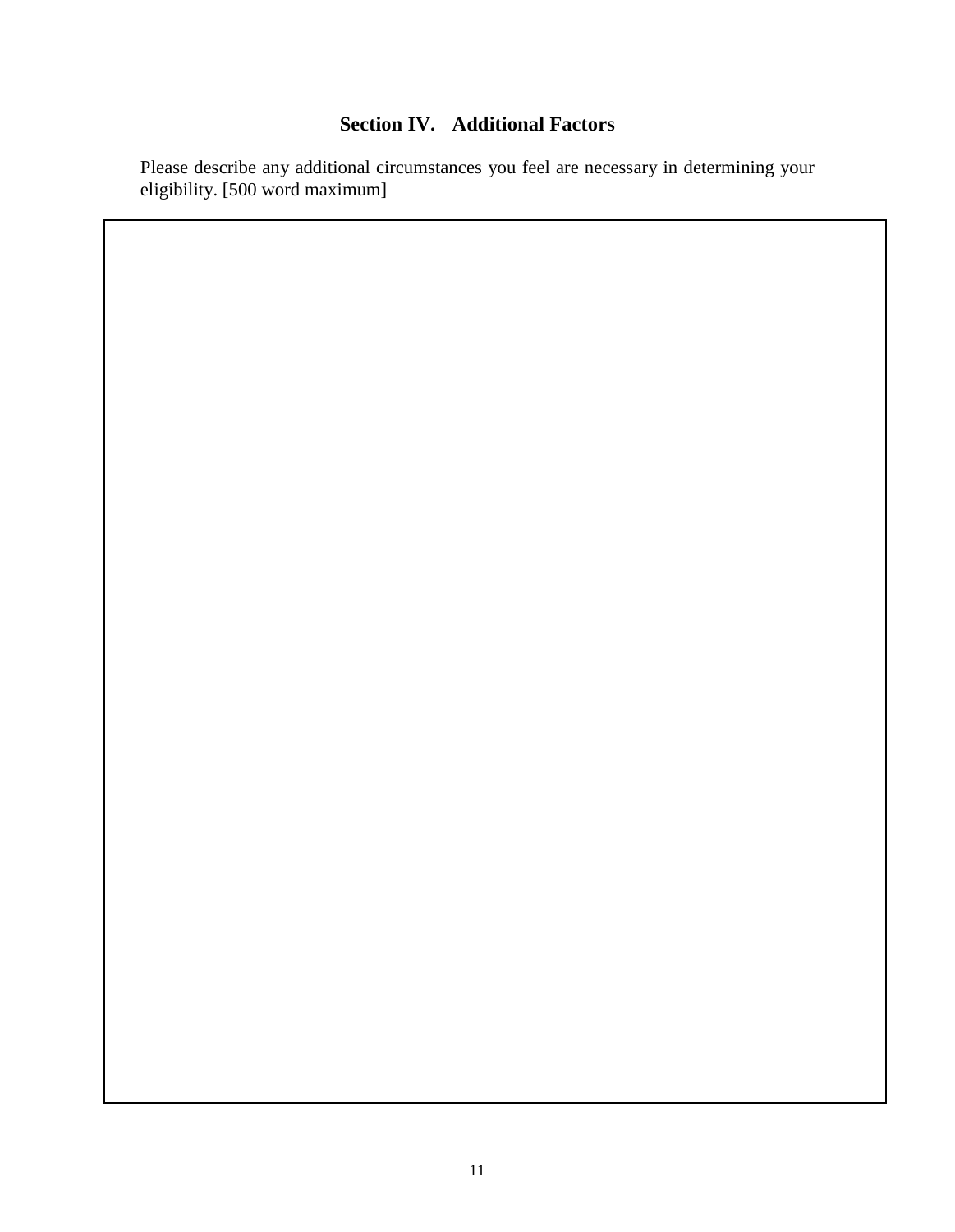## **Section V. Personal Biography**

Please include a brief biography below for possible inclusion in the event program. [150 word maximum]

# **Section VI. References (Optional)**

Please include up to two references who the Selection Committee may, in its discretion, contact for purposes of evaluating your scholarship application.

| $\vert$ 1) Name: |                   |
|------------------|-------------------|
|                  | Telephone Number: |
| Email:           |                   |

| $2)$ Name: |                   |  |  |
|------------|-------------------|--|--|
|            | Telephone Number: |  |  |
| Email:     |                   |  |  |